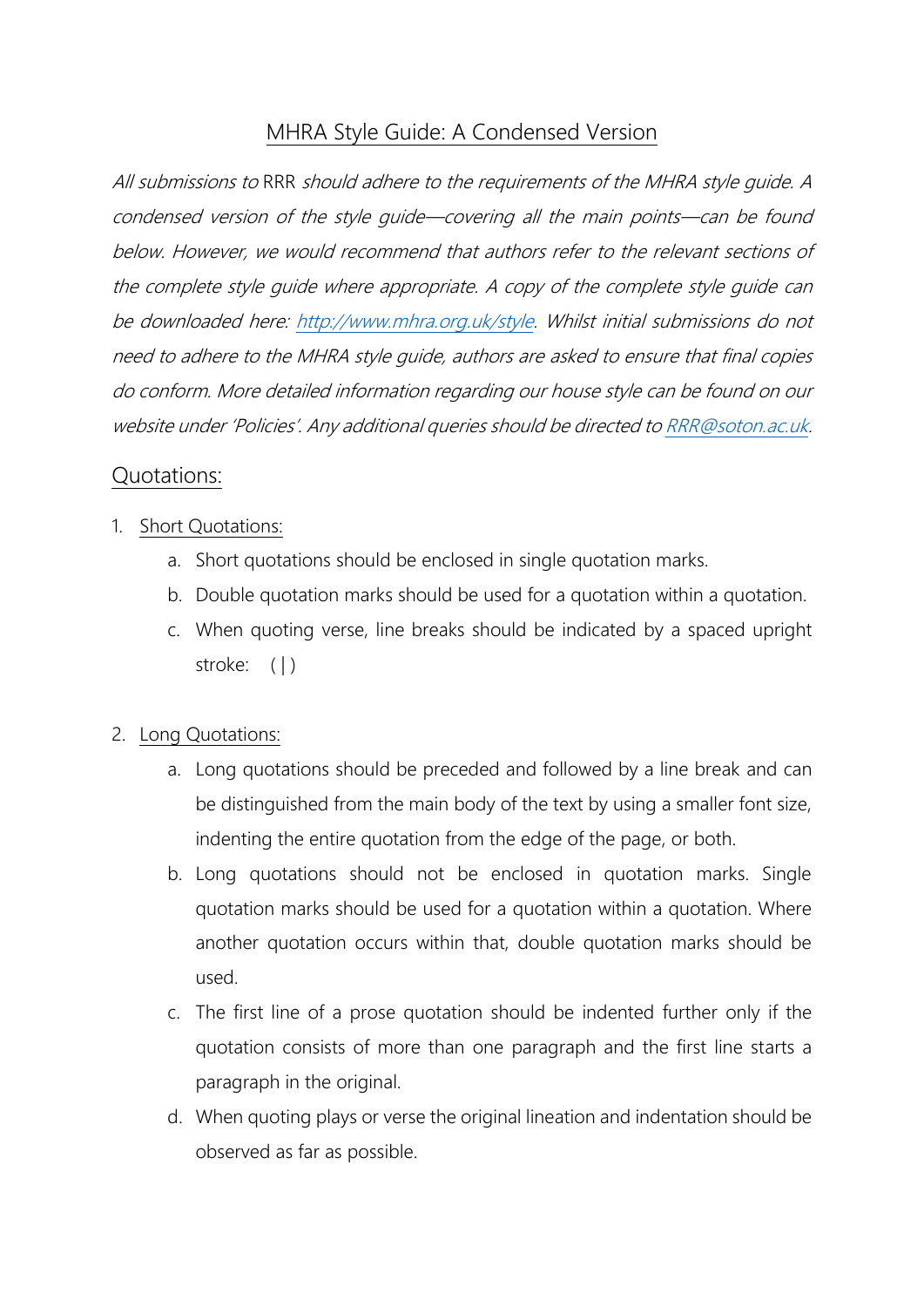- e. Additional guidelines for quotations from plays:
	- i. Give the speakers' names in small capitals and stage directions in italic type within roman parentheses.
	- ii. Stage directions should be followed by an em space. In the absence of a stage direction, the speaker's name should be followed by an em space.
	- iii. Verse quotations should position the speaker's name to the left of the quotation, for example:

MACBETH We will proceed no further in this business:

 He hath honour'd me of late; and I have bought Golden opinions from all sorts of people

- 3. Omissions and Additions:
	- a. Omissions should be indicated by an ellipsis in square brackets: […]. Omitted lines of verse should be indicated by an ellipsis enclosed in square brackets on a separate line.
	- b. Additions to quotations for sense or clarity should be given in square brackets.
	- c. Any ambiguous italics should be acknowledged in the footnotes using 'my emphasis' or 'emphasis in original'.

# Footnotes:

- 1. General Requirements:
	- a. The MHRA style-guide provides guidelines for the compilation of footnotes and endnotes. However, as RRR is an online only journal, authors are requested to use footnotes as opposed to endnotes for ease of navigation. A bibliography is not required, and authors should ensure that all necessary bibliographical information is present in the footnotes.
	- b. Non-bibliographic footnotes (i.e. those that expand upon information given in the text) should be kept to a minimum.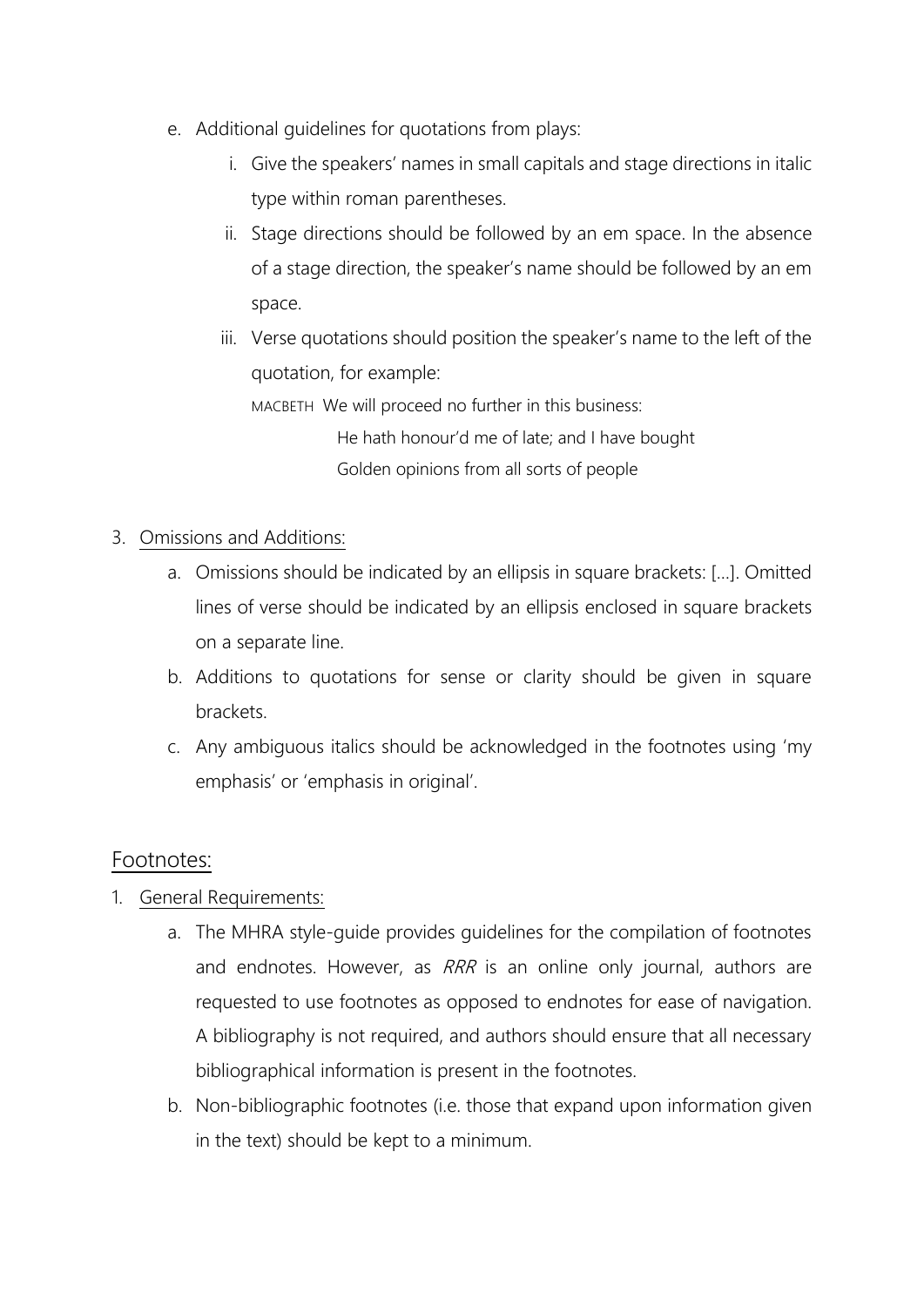- c. All footnotes should end with full stops, regardless of whether or not they form complete sentences.
- d. Note reference numbers should be placed at the end of the sentence, after the punctuation mark.
- e. Repeated footnotes can be avoided in either of the following ways:
	- i. Stating after the first full citation that 'Subsequent references [to this edition etc.] are given in parentheses.
	- ii. Providing footnotes after the first full citation but giving only enough material as is necessary for the reader to identify the text. Usually in the following manner:

First reference: Charles Dickens, The Pickwick Papers (Oxford: Oxford World Classics, 2008), p.47.

Subsequent references: Dickens, p.52.

iii. Where two texts by the same author are cited in the same piece, more information should be given in the interests of clarity. For example: First reference: Charles Dickens, The Pickwick Papers (Oxford: Oxford World Classics, 2008), p.47.

Subsequent references: Dickens, The Pickwick Papers, p.52.

- iv. Where the same text is referenced in consecutive notes 'Ibid' followed by a comma and the page number(s) may be used.
- f. Up to three authors may be named in full. If there are more than three authors, the first should be named and followed by 'and others'.

# References:

The following examples cover the most commonly used reference types for the convenience of the contributor and are intended as a starting point only. Please see the complete MHRA style guide for more detailed information.

1. Books and Book Chapters:

The following order should be observed:

• Author's Name (first name, surname).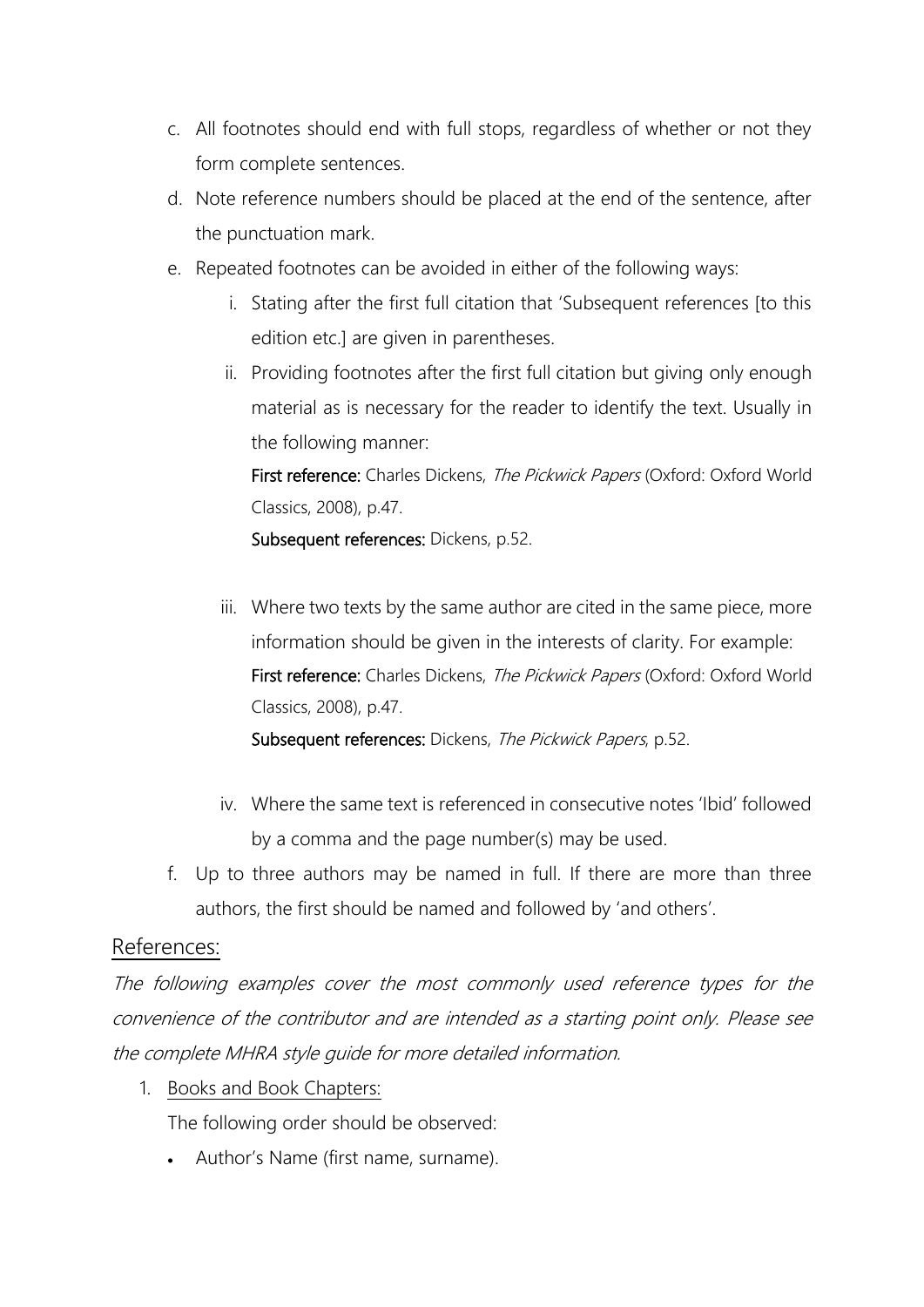- Title of Chapter or Section (in single quotation marks).
- Title (in italics). N.B.: a colon should separate the title from the subtitle even if it is not present in the original version.
- Editor, Translator, etc. preceded by ed. by or trans. by.
- Series (the series title should be given unitalicized and not in quotation marks; the series number should be given in Arabic numerals. If the series is unnumbered, the series title should not be given unless deemed particularly important.
- Edition (if not the first edition ' $2<sup>nd</sup>$  edn' or 'rev. edn' etc. should be used).
- Number of Volumes (if more than one volume, the format '2 vols' or '4 vols' etc. should be used).
- Details of Publication (place of publication: publisher, year of publication).
- Volume Number (in small capital roman numerals).
- Page range preceded by 'pp.' and page number(s) preceded by 'p.'. Where page number(s) are preceded by a page range, the page number(s) should be given in parentheses (see example 2).

Example 1, Book: David Harvey, Spaces of Hope (Edinburgh: Edinburgh University Press, 2000), p.45.

Example 2, Book Chapter: Helen Small, 'A pulse of 124: Charles Dickens and a pathology of the mid-Victorian reading public', in The Practice and Representation of Reading in England, ed. by James Raven, Helen Small and Naomi Tadmor (Cambridge: Cambridge University Press, 1996), pp.263-290 (p.265).

2. Journal Articles:

The following order should be observed:

- Author's Name, (first name, surname)
- Title of Article, (in single quotation marks)
- Title of journal, (in italics). N.B.: a colon should separate the title from the subtitle even if it is not present in the original version.
- Series number, (in arabic numerals)
- Volume number, (in arabic numerals)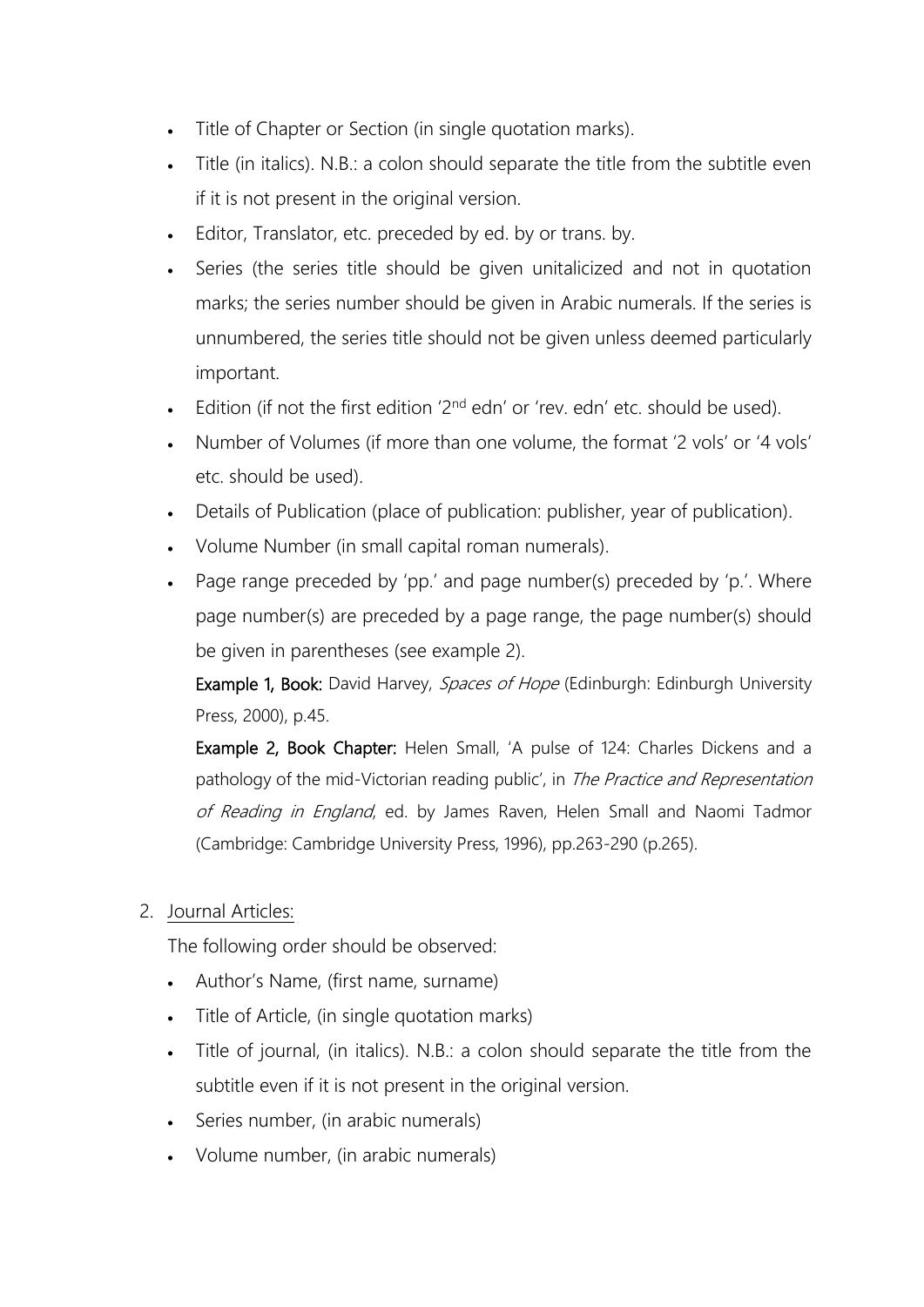- Year(s) of publication, (in parentheses, except in cases where there is no volume number)
- First and last page numbers of article cited, (NOT preceded by 'pp.')
- Page number(s), in parentheses and preceded by 'p.' or 'pp.' Example: Cesare Casarino, 'Gomorrahs of the Deep or, Melville, Foucault and the Question of Heterotopia', Arizona Quarterly, 51 (1995), 1-25.

For online articles, the following should be appended to the reference:

- The URL or DOI of the resource (in angle brackets).
- Date at which the resource was consulted (in square brackets).
- Location of passage cited (in parentheses).

N.B.: When citing URLs, please use the shortest possible format that still enables access to the original webpage and avoid long strings of queries. Abbreviated versions of URLs (such as those from services like tinyurl or bitly) should not be used. URLs can appear ungainly in the footnotes but please do not insert line breaks or additional hyphens as this will be addressed by the editors in the typesetting process.

#### 3. Dissertations and Theses:

- a. Titles of dissertations and theses should be given in roman type and enclosed within single quotation marks.
- b. The degree level, university and date should be given in parentheses.
- c. Please note that American universities distinguish between the masters 'thesis' and the doctoral 'dissertation'. Example: R. J. Ingram, 'Historical Drama in Great Britain from 1935 to the Present' (unpublished doctoral thesis, University of London, Birkbeck College, 1988), p. 17.

#### 4. Manuscript material:

The location of the repository, name of the collection (in roman type and without quotation marks) and name of the manuscript (in the format used by the repository) should be given.

Example: Bristol, Bristol Theatre Collection, DSP/000013.